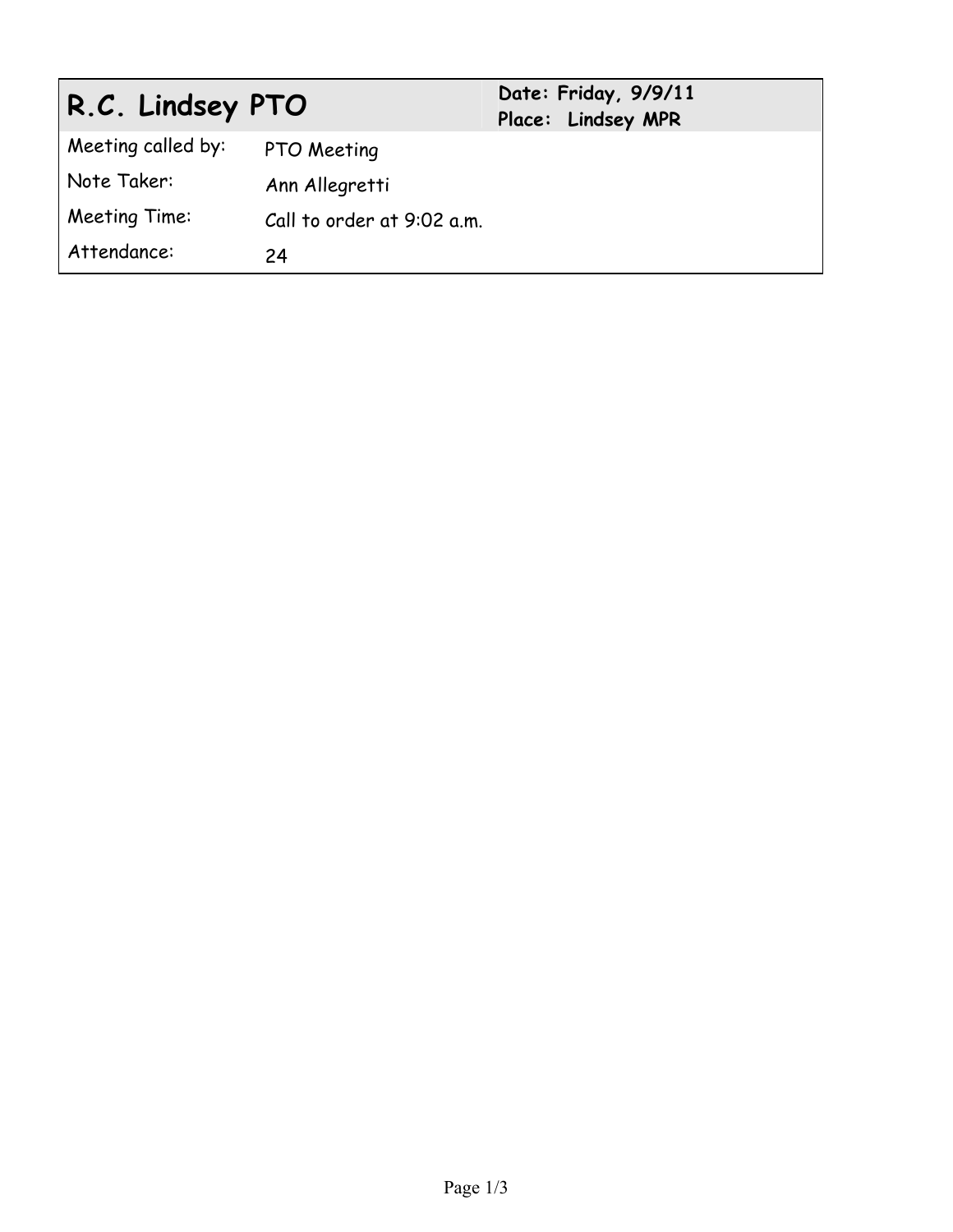# **Opening:**

#### **Motion to wave the reading of the May 2011 meeting minutes by Sharon Luther.**

Lynn Zagorski our PTO President welcomed everyone back to a new school year. Also welcomed new families and new faces to the PTO meeting.

PTO board was introduced. President - Lynn Zagorski, Vice President – Sarah Mann, Treasurer – Keri Pattison, Secretary – Ann Allegretti

Note to committee chairs that any purchase over \$1,000.00 must get Lynn and Keri's approval.

Fiscal year is August 1 – July 31. Audit report is written to review books. Audit committee was Keri Pattison (incoming Treasurer), Jim Widmar and Becky Edwards. Audit was great thanks to Debbie Kreuz. Everything was very organized.

## **Treasurers Report**

- Treasurer's Report: Income to date is \$24,559.31. Asked committee chairs to review their budget numbers and let Lynn or Keri know if there is something wrong. Budget is reviewed over the summer by the PTO board and outgoing Treasurer. Motion to approve the 2011/2012 budget by Sharon Luther, Seconded by Becky Edwards. All in Favor.
- FYI: We changed banks from Citizens to Huntington.

#### **Dr. Diringer**

• Not Present

## **Mr. Bernacki**

• Not Present

## **Committees**

Book Fair –Theresa Kulp – Income on the budget line is not cash. We generally use it for books. Theresa explained what is purchased. We benefit by getting books over cash. Books are bought for the school library and classroom libraries. New dates are  $11/7 - 11/17$ . Calendar sent home is incorrect.

Walk-A-Thon – Laps for Lindsey is our main fundraiser this year. Friday, September 23<sup>rd</sup>. Need volunteers. Raised enough money from sponsors to pay for t-shirts. Every sponsor for t-shirts is a Lindsey family and we are promoting them and their businesses. Shirts will be light blue with dark blue lettering. Prizes will be awarded for most money raised. Grand prize will include "Principal for the Day". If you raise \$100 or more there will be 6 chances to win \$50 gift card to Target. Money is due the day of the walk. Classroom that raises the most money will get a treat. Classroom that walks the most laps will also get a treat. Selling \$1.00 footprints at lunch time. Each footprint they get a wristband. Wristbands will count towards classroom totals. Remember some companies do matching funds. Check with them.

Lindsey Golf Outing will take place again this year. Jim Widmar is the Chairperson for this event. Very successful event and it got the Dads involved.

Porter Science –  $3<sup>rd</sup>$ ,  $4<sup>th</sup>$  and  $5<sup>th</sup>$  graders go twice per year. Grants pay for the field trip.

Field Trip Transportation – PTO will pay for these costs. One field trip per grade will be paid out of PTO funds. Please support our fundraising efforts.

Restricted Projects – Butterfly Garden was started and all funds are used for upkeep and plantings. When money comes in for a certain fund or project, this money is earmarked for this and can't be used elsewhere.

Long Term projects – We have set aside funds for a roll down screen for the gym. Mr. Bernacki is looking into this roll down screen.

Sign for Pick up line. We don't have families coming into the building due to this new pick up procedure. We are going to purchase a sign for PTO updates and upcoming events.

Suggested was brought up to purchase games or toys for rain days at recess. We will purchase these for the proctors. More details to follow.